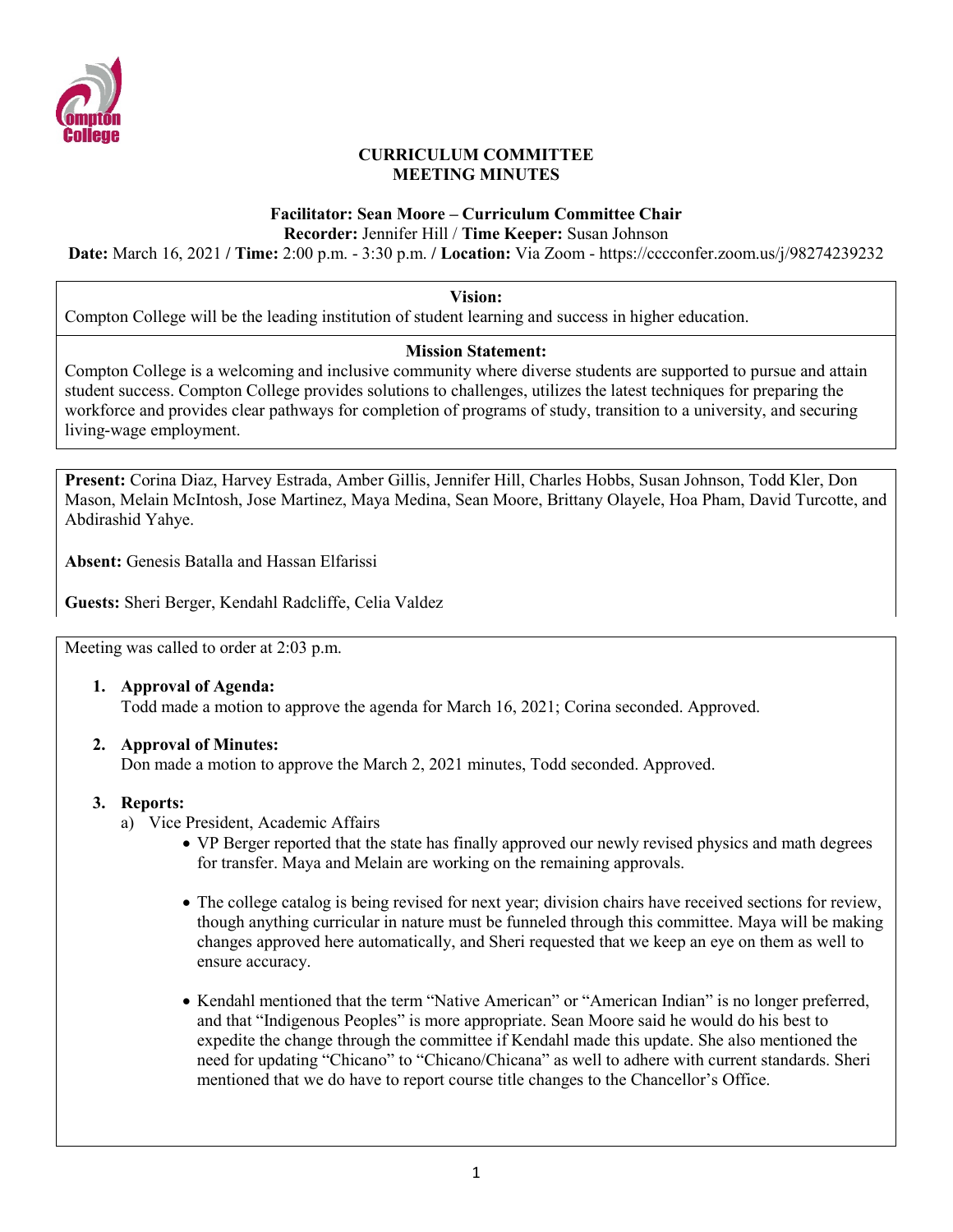### b) Articulation Officer

- Melain presented items from the Articulation News flyer. She particularly reminded the committee that curricular changes, including titles, that we want reflected in ASSIST must be approved by the Board at the May 18th meeting. (See attached.)
- Students who complete the AD-T are guaranteed transfer to a CSU provided their majors are consistent from Compton College to the university level, though there are occasionally extra requirements. All coursework must be completed by spring for transfer the following fall.
- The articulation website is now updated and includes all of our curricular changes and updates.
- Melain also presented a list of courses that need a COR or an updated COR. Some outlines are undated since we migrated from ECC and others have expired. The list will be included with the minutes.

### c) DEFC

- Susan Johnson stated DECS will review outstanding DE Addendums on April 5 and May 10.
- The committee held an emergency meeting to review the Substantiative Change document and forwarded changes.
- The DEFC has officially has approved Respondus for Canvas.
- d) SLOC
	- Amber Gillis set the SLO team met and a fairly packed to-do list was distributed to all divisions. The committee is still working with the Elumen setup, and it is very involved. We will not be able to connect Elumen and Canvas until later this year; Amber requested patience so that the committee can prepare an accurate setup.
	- No SLOs will be collected this semester, though some data will be collected.
	- We currently have an SLO facilitator position open.
	- A workshop is scheduled today to answer any questions on SLOs.

### **4. Action Items:**

a) Second Read: AR 4025 and BP 4025 – Philosophy and Criteria for Associate Degree and General Education (Don made a motion to open discussion; Corina seconded. Approved.)

After extensive discussion and clarification on AR 4025 and BP 4025, Sean called the vote. Approved.

b) First and Second Read: California Community College Chancellor's Office - Diversity, Equity, and Inclusion Survey (DEI).

Sean, the CCC chair was assigned DEI Survey question number 5, "Has your college and/or local senate focused discussions on addressing anti-racism, equity-focused and culturally relevant curriculum re-design?"

This statement is due on March 19<sup>th</sup>. Sean noted that this press for time is why we are doing a first and second read simultaneously as well as an on-the-sport editing session with Susan's help. The document, however, has already seen a number of revisions.

After minor corrections, the committee indicated that it felt good about the direction of the document. Corina made a motion to approve the document; Todd seconded. Approved.